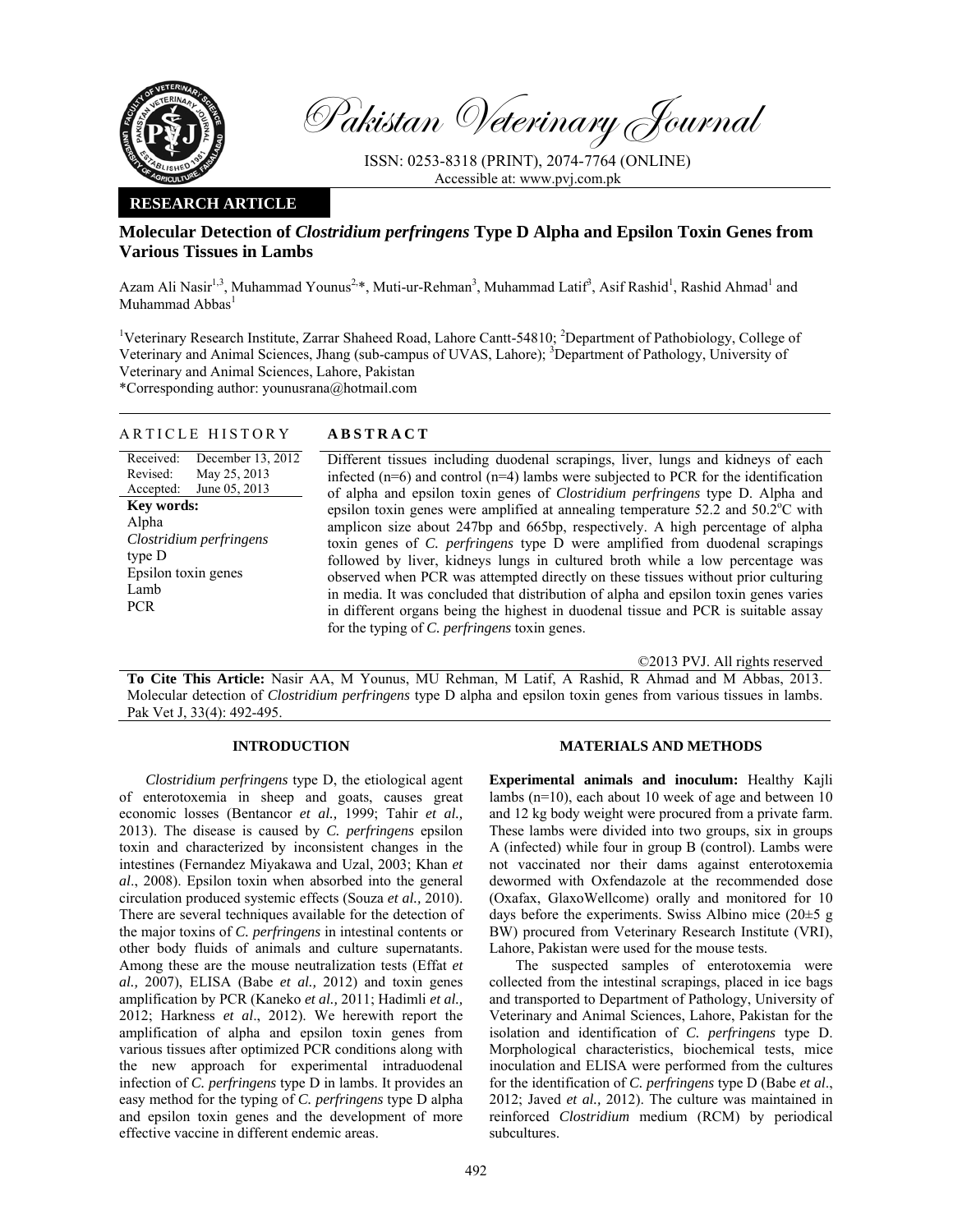**Experimental Design:** All lambs of infected and control groups were fasted for 24 hours before surgery and were tranquilized by intramuscular injection of xylazine hydrochloride (Xylase, Farvet Laboratory, Netherlands). A new approach was adopted to inoculate the *C. perfringens* type D intraduodenally. Briefly, lambs were placed on dorsal recumbency and a right side para-midline incision was performed about two inches from xiphoid cartilage and about two inches from midline approaching to the abomasum. The pyloric end of the abomasum and first portion of the duodenum were exteriorized. Two hundred milliliters of 20% solution of corn flour in 0.85% saline was injected into the abomasum of all lambs. Then, approximately 150 ml inoculum with  $4.6\times10^{8}$ -5.7 $\times10^{8}$ CFU/ml was administered per lamb of infected group intraduodenally. The abdominal incision was closed by separate muscle layers and skin sutures. After 30 hours of experimental infection, all the lambs were slaughtered and necropsied immediately and morbid tissues were collected for culture and molecular studies. Re-isolation of *C. perfringens* type D was conducted on RCM at 37°C under anaerobic conditions. The cultured broth was centrifuged at 3000 rpm for 15 minutes and supernatant was collected. Swiss Albino mice (n=5) were injected intravenously with 0.4ml culture supernatant and observed for five days (Quinn *et al.,* 2004) while uncultured RCM was injected as control.

**Detection of** *C. Perfringens* **by PCR:** DNA was extracted by the method as described by Komoriya *et al.*  (2007) with some modification. Briefly, broth culture of *C. Perfringens* was used as template after boiling followed by centrifugation while in preserved tissues, distilled water was added, vortexed and centrifuged. Aliquots of 5µl of the supernatants were used as template for PCR (Burns *et al*., 1997).

Molecular detection of *C. Perfringens* was performed by PCR amplification of the genes (Table 1) as described by different researchers (Songer and Meer, 1996; Greco *et al.,* 2005; Wu *et al.,* 2009). Briefly, PCR assay was performed using a thermal cycler (Eppendorf Master Cycler, Gradient, USA). The reactions were subjected to 35 cycles of amplification consisting of 2 minutes of denaturation, annealing at 52.2°C for 45 seconds for alpha toxin gene and 50.2°C for 45 seconds for epsilon toxin gene with extension for 45 seconds at 72°C. PCR products were visualized by UV illumination. The results were expressed as the percentage of positive genes for *C. perfringens* type D in different tissues. A chi-square test was used to compare the difference between the percentage of genes in A and B groups.

### **RESULTS**

Gram positive and non-motile rods were observed by microscopic examination and a double zone of hemolysis was also seen on blood agar. Turbidity along with abundant gas production was observed on RCM. Colony count was about  $4.6 \times 10^8$ -5.7 $\times 10^8$  CFU/ml on blood agar. Biochemical identification showed catalase positive. Gas and acid from glucose, fructose, lactose, sucrose and mannitol were also observed. Mouse inoculation test showed the death within 3 days while control mice remained alive. The optical density (OD) of the samples for alpha and epsilon toxin showed a difference greater than 0.150 by indirect ELISA hence, declared positive.

Molecular detection of alpha and epsilon toxin genes was carried on from broth culture and also directly from different tissues. After the extraction, a sufficient amount of DNA was observed by boiling method. Alpha gene was amplified at annealing temperature 52.2°C with amplicon size 247 bp (Fig. 1) but particular gene was not amplified when the primer with expected product size 324 bp was used. The epsilon toxin gene was amplified at annealing temperature  $50.2$ °C with amplicon size 665 bp (Fig. 2) but not with the primer of expected product size 402 bp.



**Fig. 1:** PCR *Clostridium perfringens* Type D. Lane 1= 100bp DNA molecular marker, Lane 2, 4, 5, 6, 7= Cpa (alpha toxin encoding gene) corresponding in size approximately 247bp can be seen on agarose gel.



**Fig. 2:** PCR *Clostridium perfringens* Type D. Lane 1= 100bp DNA molecular marker, Lane 2, 3,5,6,7= PCR amplified band corresponding in size to the Epsilon (etx) toxin encoding gene about 665bp can be seen on agarose gel.

In infected group, 100% amplification for alpha toxin of *Clostridium perfringens* type D was observed in duodenal scrapings followed by liver, kidneys and lungs while from tissues directly, almost same sequence was found but at lower percentage. Epsilon toxin genes were amplified a low percentage from alpha when tissues were taken directly (Table 2).

#### **DISCUSSION**

Alpha and epsilon toxins of the *C. perfringens* type D are considered to be the major toxins, involved in the disease pathogenesis in lambs. The activity of alpha toxin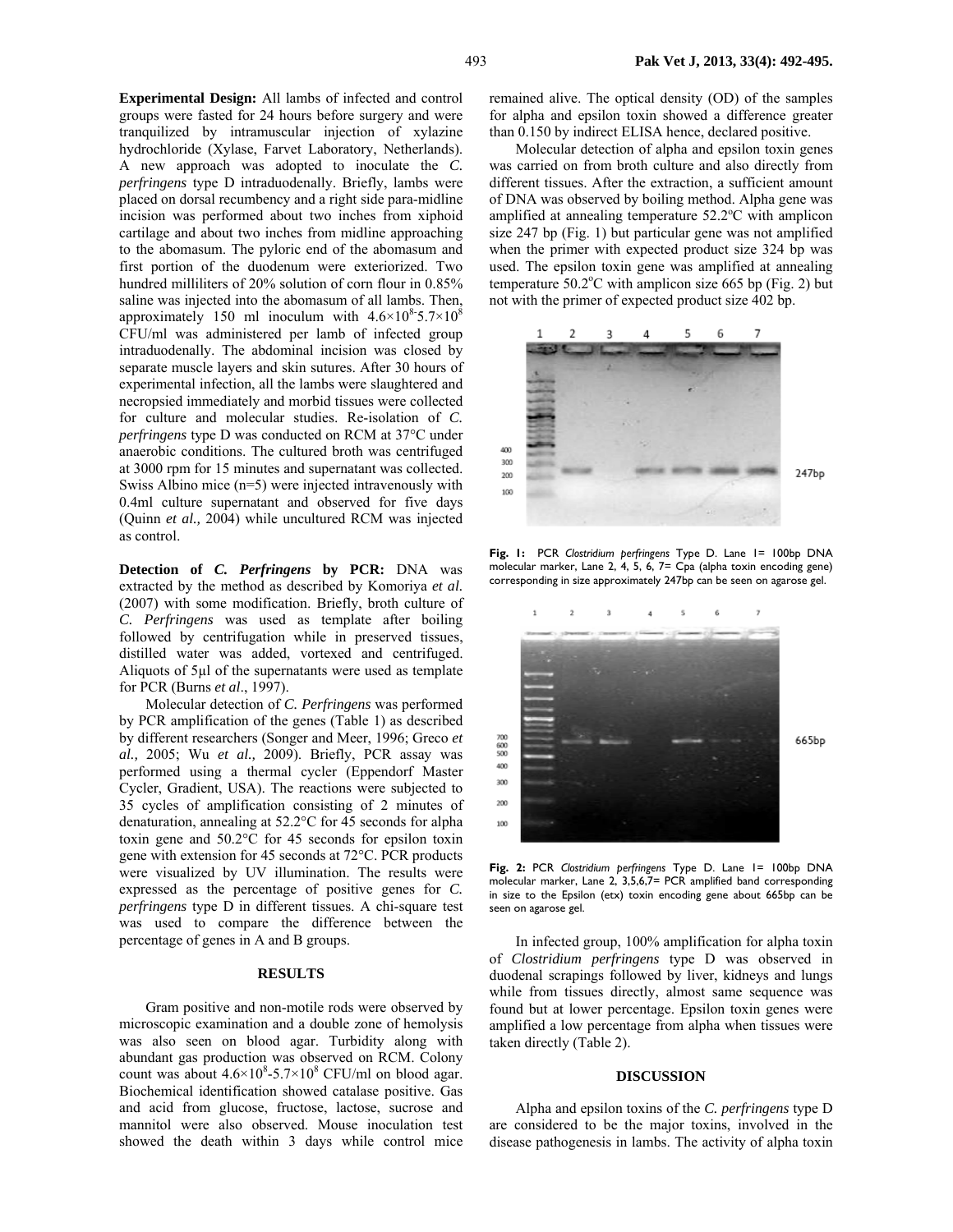**Table 1:** Oligonucleotide primers for amplification of *C. perfringens* type D alpha and epsilon toxin genes

| Gene   | Target Primer sequence (5 to 3) | TM °C | Expected | Reference            |
|--------|---------------------------------|-------|----------|----------------------|
| Cpa(F) | TGCTAATGTTACTGCCGTTGATAG        | 55.4  | 247      | (Greco et al., 2005) |
| Cpa(R) | ATAATCCCAATCATCCCAACTATG        | 52.5  |          |                      |
| Ext(F) | <b>GCGGTGATATCCATCTATTC</b>     | 50.7  | 665      | (Wu et al., 2009)    |
| Ext(R) | CCACTTACTTGTCCTACTAAC           | 50.2  |          |                      |

| Sample       | Toxins  | Group | Duodenum |     | P value          | Liver |          | P value | Kidney           |      |          | Lungs |                  |          |    |                  |       |
|--------------|---------|-------|----------|-----|------------------|-------|----------|---------|------------------|------|----------|-------|------------------|----------|----|------------------|-------|
|              |         |       | No. of   | %   | Chi <sup>2</sup> |       | No. of   | %       | $\mathsf{Chi}^2$ |      | No. of   | ℅     | Chi <sup>2</sup> | No. of   | %  | Chi <sup>2</sup> | value |
|              |         |       | positive |     | Value            |       | positive |         | Value            |      | positive |       | Value            | positive |    | Value            |       |
| <b>Broth</b> | Alpha   | $A^*$ |          | 100 | 28.57            | 0.00  |          | 83      | 141.88           | 0.00 |          | 83    | 141.88           |          | 66 | 98.50            | 0.00  |
|              |         | в     |          | 75  |                  |       |          | 0       |                  |      |          |       |                  |          |    |                  |       |
|              | Epsilon | A*    | 6        | 100 | 120              | 0.00  | 4        | 66      | 98.50            | 0.00 | 4        | 66    | 98.50            |          | 66 | 98.50            | 0.00  |
|              |         | ь     |          | 25  |                  |       |          | 0       |                  |      |          |       |                  |          |    |                  |       |
| Tissue       | Alpha   | A*    | 6        | 100 | 66.66            | 0.00  |          | 50      | 66.66            | 0.00 |          | 50    | 66.66            |          | 33 | 100.75           | 0.00  |
|              |         | в     |          | 50  |                  |       |          | 0       |                  |      |          |       |                  |          |    |                  |       |
|              | Epsilon | A*    | 4        | 66  | 98.5             | 0.00  |          | 33      | 100.75           | 0.00 |          | 33    | 100.75           |          | 7  | 18.75            | 0.00  |
|              |         | в     |          |     |                  |       |          |         |                  |      |          |       |                  |          |    |                  |       |

A=Infected group (n=6), B=Control group (n=4); \* Significant difference between the groups; df = 1

is lethal, necrotizing and hemolytic where as epsilon is considered as lethal and necrotizing (Quinn *et al.,* 2004).

DNA extraction of *C. perfringens* by boiling method was found suitable during the current study. This might be due to fragility of cell wall of *C. perfringens* type D which easily extracted the DNA from bacteria. A similar procedure was reported by Warren *et al*. (1999) while extracting the DNA from formalin-paraffin embedded tissue. Songer and Meer (1996) used boiling method for the DNA extraction of *C. perfringens* from field samples. Similar procedures were adopted by Effat *et al.* (2007) and Komoriya *et al*. (2007), who extracted the genomic DNA of *C. perfringens* by boiling method. It is suggested that boiling method is an effective, cheap and less time consuming but should be used in fresh culture about 18 hours because with the passage of time, it is difficult to break the bacterial cell wall. In this study, the alpha primers with expected amplicon size 324bp of Wu *et al.* (2009) and primers for epsilon toxin with expected size 402bp of Songer and Meer, (1996) did not amplify any products from extracted DNA even after repeated optimization attempts. A same situation was observed by Wang *et al.* (2011) who unable to amplify the *C. perfringens* β<sub>2</sub> genes from the primers used by Gurjar *et al.* (2007). This inconsistency may be due to melting temperature of forward and reverse primer, lack sufficient sensitivity of primer for the detection of the genes and different optimized conditions. The amplified epsilon toxin gene with product size 667bp as described by Wu *et al*. (2009) correlates with current study.

It was found that *C. perfringens* type D has tissue tropism in duodenum followed by liver, kidney and lungs. Our studies suggested that identification of epsilon toxin genes from any organ other than duodenum may be indicative of *C. perfringens* infection as not from a single case epsilon gene was amplified in lambs of the control group. The distribution of *C. perfringens* varies in different organs within a species.

Fach and Guillou (1993) tried to find out the reasons for the poor efficacy by PCR amplification from tissue sections directly and suggested that the presence of mediators in intestinal contents which may inhibit DNA polymerase and thus hamper the PCR. Similarly, Miller *et al*. (1997) reported that apart from tissue inhibitors, amount of tissue used for DNA recovery is small as

compared to bacterial culture. A low rate of positivity was also recorded by Ferrarezi *et al*. (2008) which may reflect a problem with template preparation or viability. The current study revealed that *C. perfringens* type D is not a common inhabitant because in animals of control groups, epsilon toxin gene was amplified only from duodenum of one animal only*.* These findings are closely matched with the observations of Miyashiro *et al*. (2007) who reported that *C. perfringens* type D is best known pathogen type that cause disease in sheep and goats and appear to have cosmopolitan in distribution but not a normal inhabitant. Hadimli *et al*. (2012) recorded the highest percentage of alpha toxin genes from lambs suspected for enterotoxemia which support our findings. Wang *et al.* (2011) collected fecal samples from healthy cattle and performed duplex PCR which detected only 8.5% epsilon toxin genes which support our findings. Similarly, Radostitis *et al.* (2006) reported that about 61% of healthy goats carried any type of enteric clostridia but only 3% was *C. perfringens* type D. The role of clostridia was assessed by Greco *et al.* (2005) in neonatal diseases of lambs and kids and found the most prevalent toxin-type of C*. perfringens* was type A about 84% followed by *C. perfringens* type D (16%).

**Conclusion:** PCR is a good tool for the toxinogenic typing of *C. perfringens* type D in cultures and from tissues and the distribution of genes vary in different organs. The amplification of epsilon toxin gene is of great significance in establishing enterotoxemia and differentiating from *Salmonella, E. coli* and *Cryptosporidium* infections. Although the efficiency of the assay is not very good from direct tissues but can be improved by other DNA extraction methods and samples from different sites as bacteria are unevenly distributed in the tissues.

**Acknowledgement:** The authors thank to Higher Education Commission, Islamabad, Pakistan for providing the necessary facilities to achieve this target.

#### **REFERENCES**

- Babe T, B Jafari and S Bahmanpour, 2012. Typing of toxigenic isolates of *Clostridium perfringens* by ELISA in ostrich. Afr J Micobiol Res, 6: 1766-1769.
- Bentancor AB, MR Fermepín, LD Bentancor and RA de Torres, 1999. Detection of the etx gene (O-toxin inducer) in plasmids of high